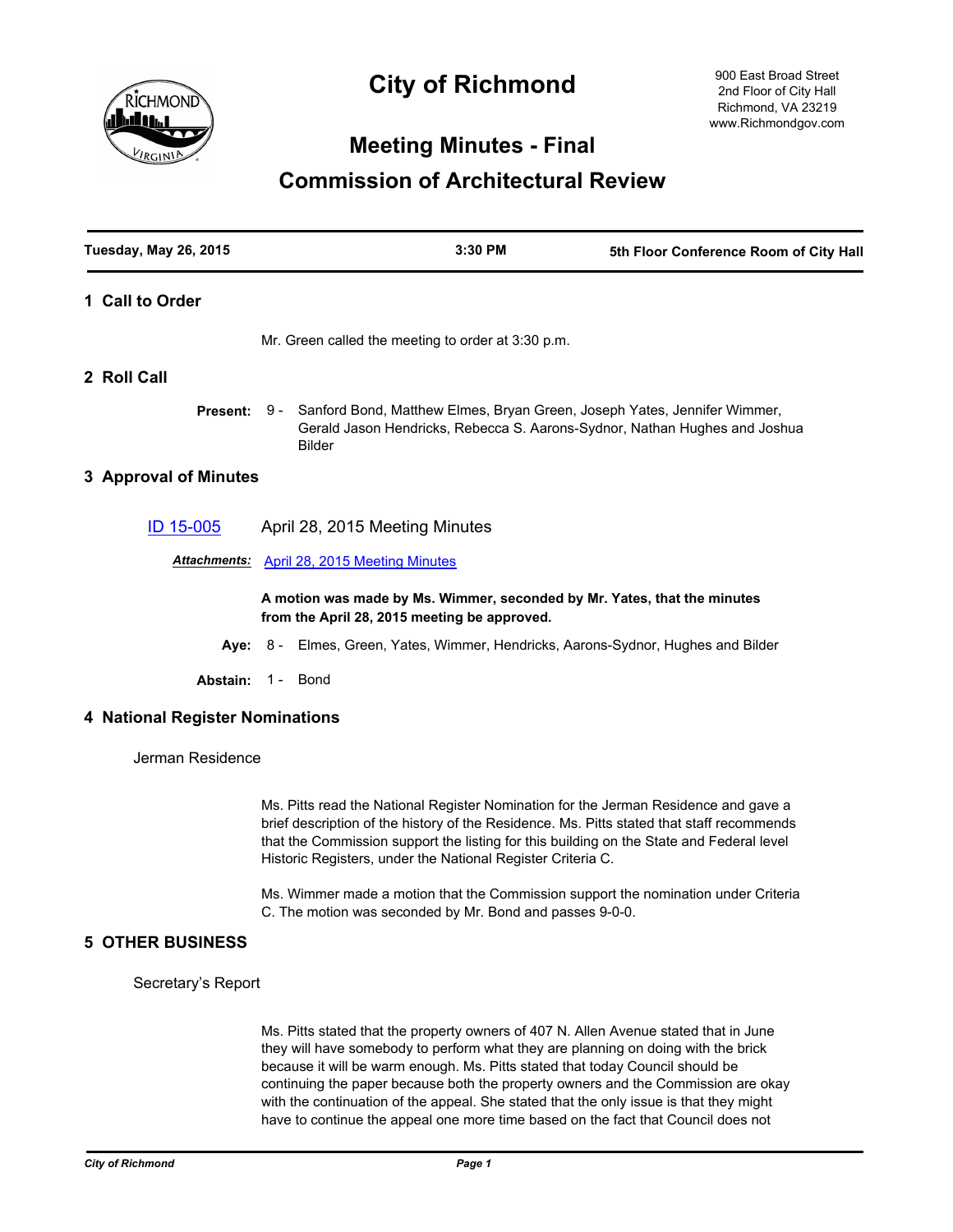meet in August and the last meeting for Land Use Committee is probably going to be June 16th. Ms. Pitts stated that if they haven't had the opportunity to perform the test on the brick by that time they might have to extend the appeal one additional time. Mr. Green stated that as long as the applicants are working with staff on a conclusion the Commission will be happy to give them some time.

Ms. Pitts stated that they need to decide who they are going to send the letter to for the BRT. Ms. Wimmer stated that they could send it to City Council, the Mayor and GRTC.

Ms. Aarons-Sydnor inquired if they sending it to the UDC, and Mr. Green stated yes and stated that certain elements of it will come back to UDC. Mr. Green stated that he has been contacted by GRTC to discuss some of the issues and will be meeting with them on June 15th.

# Administrative Approvals

Mr. Palmquist distributed an Administrative Approval report. Staff issued 46 approvals for the period from March 24, 2015 through April 27, 2015.

Ms. Aarons-Sydnor inquired about the modular classroom buildings came before the Commission, and Mr. Palmquist stated that is the permit for that.

Mr. Green inquired about how many Administrative approvals are done, and Mr. Palmquist stated that they did about 650 last year so maybe it is about 45 or 50 a month.

### Enforcement Report

Mr. Palmquist stated that they are actively working with applicants who have been before the Commission in last few months for items that were deferred and stated that they are giving many of them until this Friday to resubmit something that the Commission asked for. Mr. Palmquist stated that they are waiting to see what staff gets by that date, and if staff does not get anything by that date then they will proceed with the next enforcement steps. They have several new complaints and violations for which staff will be issuing Notices of Violations. Mr. Palmquist stated that staff has been working to revamp the Notice of Violation letter to make it more simplified and easy to understand without extra language that does not apply to the CAR process. Mr. Palmquist stated that they have been working with the City's legal counsel and the Zoning Division to make necessary changes and stated that hopefully they will have a new letter that they can start using it.

Mr. Green inquired if it has been effective with the Commission deferring applications to give the applicants more time. Mr. Palmquist stated that he believes it is very effective though many of the violations have not come to a conclusion yet so it is hard to say. Mr. Palmquist stated that overall it is a good strategy but sometimes applicants do not show much initiative to come back to the Commission. Mr. Green stated that this is something that they could discuss more at the quarterly meeting.

The Commission briefly discussed the other Commissions meetings.

The Commission briefly discussed the next quarterly meeting and where it would be located.

# Other Committee Reports

Mr. Green stated that the Urban Design Committee reviewed the following project's this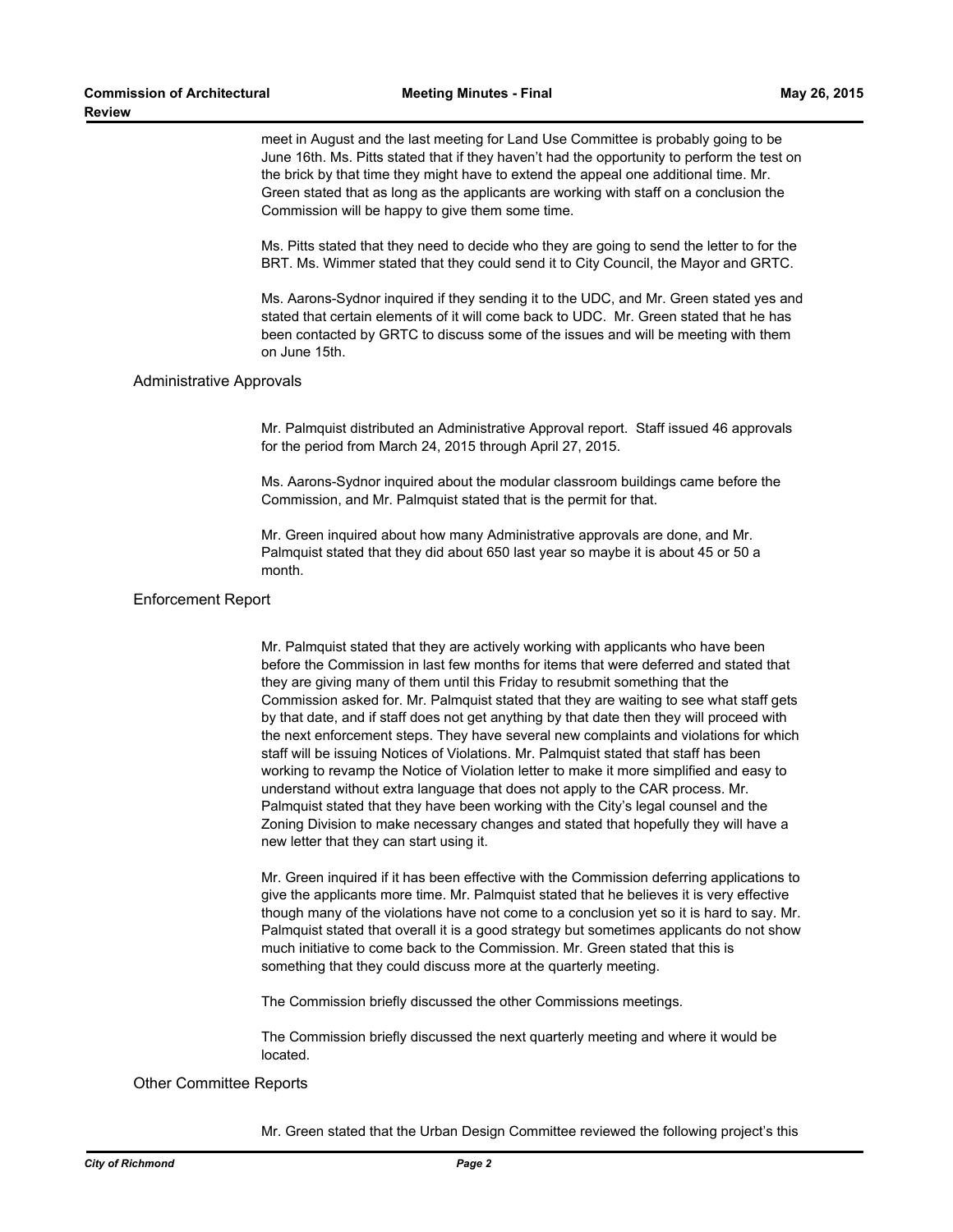month: a neighborhood sign encroachment at the intersection of Iron Bridge Road and Kenmare Loop, a final location and character review of two new buildings at 1638, 1650 and 1700 Commerce Road, and a final character, location and extent review of two more buildings at 3502 Hopkins Road. Mr. Green stated that the final item was the final character, location and extent review of the renovations at Kanawha Plaza. Mr. Green stated that the project was complicated and that there was a sense that the project had issues. Mr. Green stated that the applicant was requested to try and meet with a sub-committee of the Urban Design Committee before their presentation to the Planning Commission and try to adopt some of the changes that were recommended by the Urban Design Committee. Mr. Green stated that the Planning Commission approved the project as submitted.

Mr. James Hill stated that with the Houghton case the violation has not been remediated and stated that the City Attorney has prepared the paperwork for a show cause to bring the applicant back to court to explain why he has not complied with courts request that he remediated and that will be on June 26th.

Mr. Hughes stated that he likes that they are adding the minutes from the prior meetings when an application has been before the Commission previously so the Commission will have some prior context and stated that he appreciates that.

\*recess 3:52 pm \*resumes 4:00 pm

# **CONSENT AGENDA**

Mr. Hughes stated that on item #2 for 1828 Monument he is not opposed to staff's findings and inquired why the balcony railings are being replaced and not being kept in the first place, and Ms. Pitts stated that is it to provide a safer access for people on the second story balcony.

Mr. Bilder stated that on item #3 for 13 S. 13th Street they are constructing a rooftop penthouse, and it does not seem like the proportions are accurate. Mr. Green stated that the applicants have done mock-ups and stated that the standard rules for DHR is that the public right-of-way is defined as the sidewalk opposite. Mr. Bilder inquired if they usually approve projects like this without presenting them to the Commission, and Mr. Green stated that they have approved small penthouses and additions before. Additionally, Mr. Green stated that the project had received its Part 2 approval for tax credits.

Mr. Bilder made a motion to move item #3 for 13 S. 13th Street from the consent agenda to the regular agenda. There was no second and the motion failed.

Ms. Pitts stated that item #5 on the consent agenda for the proposed awning the applicant originally presented two different materials and staff conditioned the application for approval for one of the materials. Ms. Pitts stated that after the submittal the applicant stated that she would prefer the laminated material for which staff did not recommend approval and stated that it hasn't changed staff's recommendation. Ms. Pitts showed the Commission members a sample of the material.

Ms. Aarons-Sydnor made a motion to move item #13 for 3 N. Boulevard from the regular agenda to the consent agenda. The motion was seconded by Mr. Bond.

Mr. Green stated that he is concerned with the extrusion of the balustrade to the code level height and stated that he would rather see the original balustrade in place with a simple backer rail to bring it up to code. Mr. Yates stated that it is his concern also.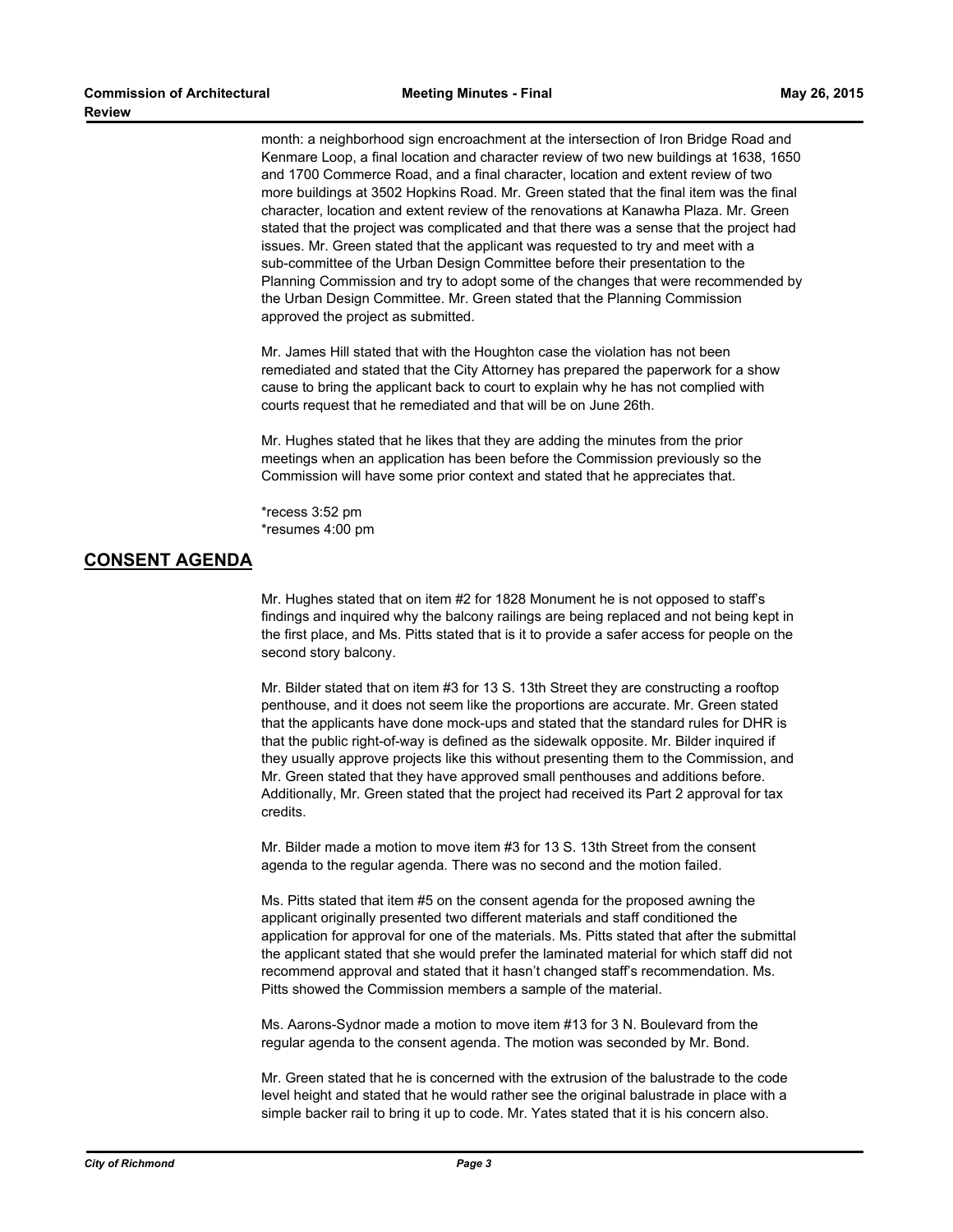After further discussion the motion failed 3-6-0(Wimmer, Green, Bilder, Elmes, Yates, and Aarons-Sydnor against).

Mr. Hughes made a motion to move item #10 for 323 N. 27th Street from the regular agenda to the consent agenda. The motion was seconded by Ms. Wimmer.

Ms. Aarons-Sydnor inquired if the alley behind the house was public property.

After further discussion the motion passed 6-2-0(Elmes and Green opposed).

Mr. Hughes made a motion to move item #14 for 414 N. 28th Street from the regular agenda to the consent agenda. The motion was seconded by Ms. Aarons-Sydnor.

Ms. Wimmer stated that there was a condition in the staff report that they not use the vinyl.

After further discussion the motion passed 6-2-0(Green and Wimmer opposed).

Mr. Hughes made a motion to move item #17 for 201 W. Broad Street from the regular agenda to the consent agenda. The motion was seconded by Bilder and failed 3-5-1 (Green, Elmes, Yates, Hendricks and Wimmer opposed and Bond recused).

# **A motion was made by Mr. Hughes, seconded by Mr. Bond, that the Consent Agenda items be approved.**

- **Aye:** 8 Bond, Elmes, Green, Yates, Wimmer, Hendricks, Aarons-Sydnor and Hughes
- No: 1 Bilder

#### **1** CAR No. [2015-059](http://richmondva.legistar.com/gateway.aspx?m=l&id=/matter.aspx?key=21044) 518 N. 22nd Street - Rebuild existing rear inset porch

**Attachments: [Application & Plans](http://richmondva.legistar.com/gateway.aspx?M=F&ID=e5d44b9e-fb79-4514-9b49-63e3ded68732.pdf)** 

[Site Map](http://richmondva.legistar.com/gateway.aspx?M=F&ID=498f4a56-65ae-49ff-8ac3-a69880804bd2.pdf)

**[Staff Report](http://richmondva.legistar.com/gateway.aspx?M=F&ID=d5bfd715-3a75-4fe7-a79c-976b429667d8.pdf)** 

# **This Application for a Certificate of Appropriateness was approved as submitted.**

**2** CAR No. 1828 Monument Avenue - Replace balcony railing

# [2015-058](http://richmondva.legistar.com/gateway.aspx?m=l&id=/matter.aspx?key=21045)

# **Attachments: [Application & Plans](http://richmondva.legistar.com/gateway.aspx?M=F&ID=3d86ae8d-ad94-42fc-b8d2-e1a665430232.pdf)**

[Site Map](http://richmondva.legistar.com/gateway.aspx?M=F&ID=78147a23-3099-4118-a50a-94c09bf1c18d.pdf)

[Staff Report](http://richmondva.legistar.com/gateway.aspx?M=F&ID=e4f2281e-5550-4fa4-b1dc-27d1bf2baced.pdf)

# **This Application for a Certificate of Appropriateness was approved as submitted.**

**3** CAR No. [2015-068](http://richmondva.legistar.com/gateway.aspx?m=l&id=/matter.aspx?key=21046) 13 S. 13th Street - Construct a new rooftop penthouse and alter existing windows and doors

**Attachments: [Application & Plans](http://richmondva.legistar.com/gateway.aspx?M=F&ID=8d6d702e-9437-4ef3-bdc3-c7a2c7e5a5fc.pdf)** 

[Site Map](http://richmondva.legistar.com/gateway.aspx?M=F&ID=03dea52b-b6f6-4a2d-8e46-24595b256b0c.pdf)

# **[Staff Report](http://richmondva.legistar.com/gateway.aspx?M=F&ID=441ac509-6f8e-4d6d-be38-c3698bbf3e30.pdf)**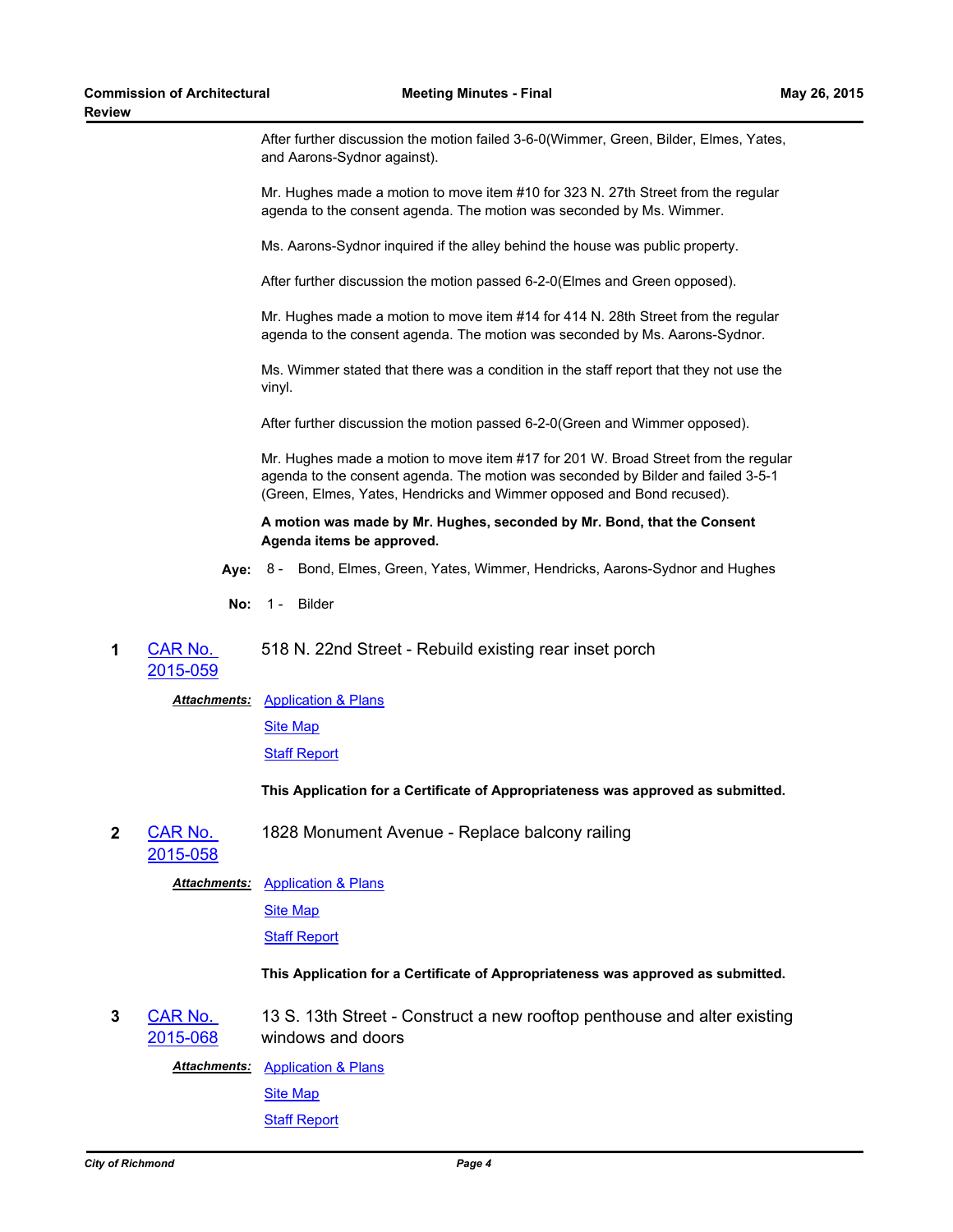**This Application for a Certificate of Appropriateness was approved with the condition that that any changes required by the National Park Service or the Virginia Department of Historic Resources for tax credit purposes be deferred to Commission staff for final review.**

**4** CAR No. [2015-070](http://richmondva.legistar.com/gateway.aspx?m=l&id=/matter.aspx?key=21047) 2031 Monument Avenue - Install two new windows, replace existing windows, and paint wooden elements

**Attachments: [Application & Plans](http://richmondva.legistar.com/gateway.aspx?M=F&ID=0ee42638-ce03-4655-b878-2840b5051f9d.pdf)** 

[Site Map](http://richmondva.legistar.com/gateway.aspx?M=F&ID=0a69ee4d-2933-48b7-8889-7e1c5b63c479.pdf)

[Staff Report](http://richmondva.legistar.com/gateway.aspx?M=F&ID=07bdb218-a3d3-44f0-9131-8e34e44e2a82.pdf)

**This Application for a Certificate of Appropriateness was approved with the conditions that all windows be true divided lite or simulated divided lite and that any changes required by the National Park Service or Virginia Department of Historic Resources for tax credit purposes be deferred to Commission staff for final review.**

- **5** CAR No. 2804 E. Leigh Street - Install awning over side deck
- [2015-071](http://richmondva.legistar.com/gateway.aspx?m=l&id=/matter.aspx?key=21048)

**Attachments: [Application & Plans](http://richmondva.legistar.com/gateway.aspx?M=F&ID=5a0f21f9-4bac-4486-98c4-12d7c21dd915.pdf)** 

[Site Map](http://richmondva.legistar.com/gateway.aspx?M=F&ID=ccfe4821-cb2b-44ed-9d9b-0b75105e0774.pdf)

[Staff Report](http://richmondva.legistar.com/gateway.aspx?M=F&ID=fffbac6a-53fe-4b08-90ed-a004189c8e3c.pdf)

**This Application for a Certificate of Appropriateness was approved with the conditions that the awning mounted hardware be installed directly into the mortar joints to avoid damage to the historic masonry and that the durable woven fabric in the Western Red or Red Brick color be used.**

**10** CAR No. 323 N. 27th Street - Modifications to the front and rear porches

[2015-061](http://richmondva.legistar.com/gateway.aspx?m=l&id=/matter.aspx?key=21052)

**Attachments: [Application & Plans](http://richmondva.legistar.com/gateway.aspx?M=F&ID=765ade94-f20f-4763-94bd-d4ce00316dc3.pdf)** 

[Site Map](http://richmondva.legistar.com/gateway.aspx?M=F&ID=c479dbaa-f075-4421-9625-d9e489c8ef8b.pdf)

[Staff Report](http://richmondva.legistar.com/gateway.aspx?M=F&ID=d85a690a-68b4-42b2-892a-57a5ad2955f5.pdf)

**This Application for a Certificate of Appropriateness was approved with the condition that a screening material that is as transparent as possible be used so that the porch conveys the appearance of a traditional open porch.**

**14** CAR No. [2015-065](http://richmondva.legistar.com/gateway.aspx?m=l&id=/matter.aspx?key=21056) 414 N. 28th Street - Replace three windows at rear of the house

**Attachments: [Application & Plans](http://richmondva.legistar.com/gateway.aspx?M=F&ID=503b65cb-3c6d-41f5-94d3-451da439ba05.pdf)** 

**[Site Map](http://richmondva.legistar.com/gateway.aspx?M=F&ID=0053ea71-5a69-44f2-9fc6-84432fb1864a.pdf)** 

[Staff Report](http://richmondva.legistar.com/gateway.aspx?M=F&ID=4043bd70-faf9-4a92-b6de-4892dd1fcdda.pdf)

**This Application for a Certificate of Appropriateness was approved with the condition that true divided lite or simulated divided lite wood or aluminum clad wood windows be installed rather than vinyl windows. As it is not visible from**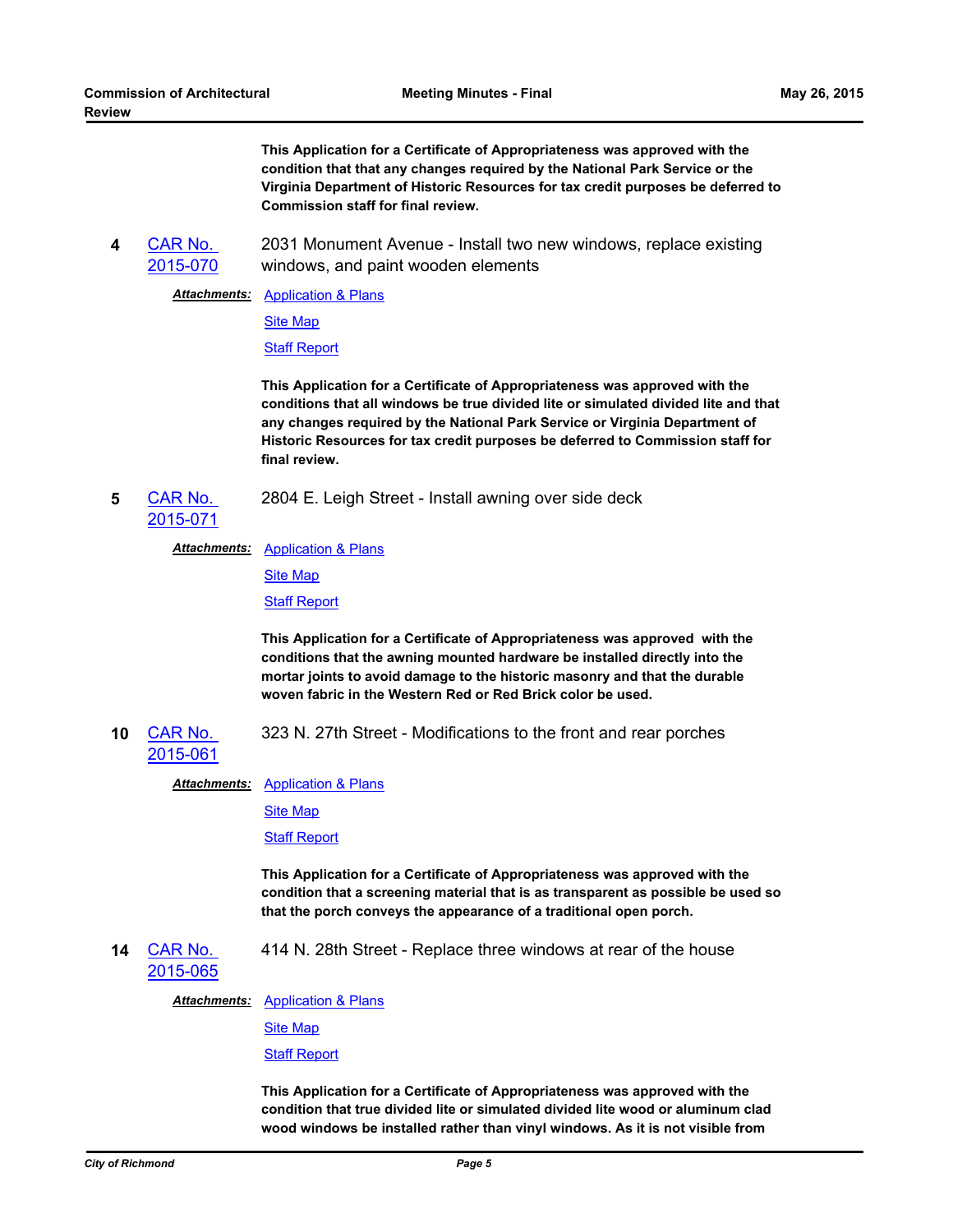**the public right of way, the southernmost window was not under the purview of the Commission.**

# **REGULAR AGENDA**

**8** CAR No. [2015-057](http://richmondva.legistar.com/gateway.aspx?m=l&id=/matter.aspx?key=21050) 2030 Monument Avenue - Paint masonry on the front facade

**Attachments: [Application & Plans](http://richmondva.legistar.com/gateway.aspx?M=F&ID=21647d18-121c-4689-8ab7-c8b8d5fe3fac.pdf)** 

[Site Map](http://richmondva.legistar.com/gateway.aspx?M=F&ID=cec9ddcf-4f8a-4829-a382-714d07462bd7.pdf)

[Staff Report](http://richmondva.legistar.com/gateway.aspx?M=F&ID=bcf71e63-ec29-40fc-9bb3-662fa18333f9.pdf)

Mr. Palmquist presented the staff report for the applicant's request for approval for painting work performed at this property in the Monument Old and Historic District. This application is the result of enforcement activity. Staff does not recommend approval of the project. Staff recommends that the property owner works with a qualified, historic preservation professional who is knowledgeable in the removal of paint from historic masonry to remove the paint and restore the condition of the façade and front porch.

Mr. Green opened the floor for applicant and public comment.

Mr. Edward Barnes stated that he has owned this building since 1974 and that he has never painted the brick and doesn't know how this occurred. Mr. Barnes stated that this didn't come to his notice until he received the Notice of Violation. Mr. Barnes stated that the real estate company that handles this building for him didn't know anything about it either. Mr. Barnes stated that from the photograph in 2012 the lintel above the first floor window was a tan color and now the photograph shows that it is red and he has no idea how it happened. Mr. Barnes stated that he wants the Commission to understand that they didn't do this and know that they will have to remove the paint from the lintel above the first floor window. Mr. Barnes stated that he doesn't understand or see in the picture where front porch is involved.

Mr. Palmquist stated that it is on the masonry on the porch. Mr. Barnes asked that this be deferred so that he can get some estimates.

Mr. Green inquired if the applicant wants it to be deferred so that they can remove the paint from the lintels and the brick and Mr. Barnes stated yes.

There were no additional comments from members of the public. Commission discussion began.

Mr. Bilder made a motion to defer the project so that he owner can get some estimates for the paint removal.

Mr. Hendricks stated that it shouldn't be deferred and that it is in clear violation and should be denied.

Mr. Elmes stated that they can defer it so the applicant can remediate the issue and they won't have to come back to the Commission but can work with staff.

**A motion was made by Mr. Bilder, seconded by Mr. Bond, that this Application for a Certificate of Appropriateness be deferred in order to allow the applicant to get an estimate for the removal of all the paint from the masonry.**

**Aye:** Bond, Elmes, Green, Yates, Wimmer, Hendricks, Aarons-Sydnor, Hughes and Bilder Aye: 9 -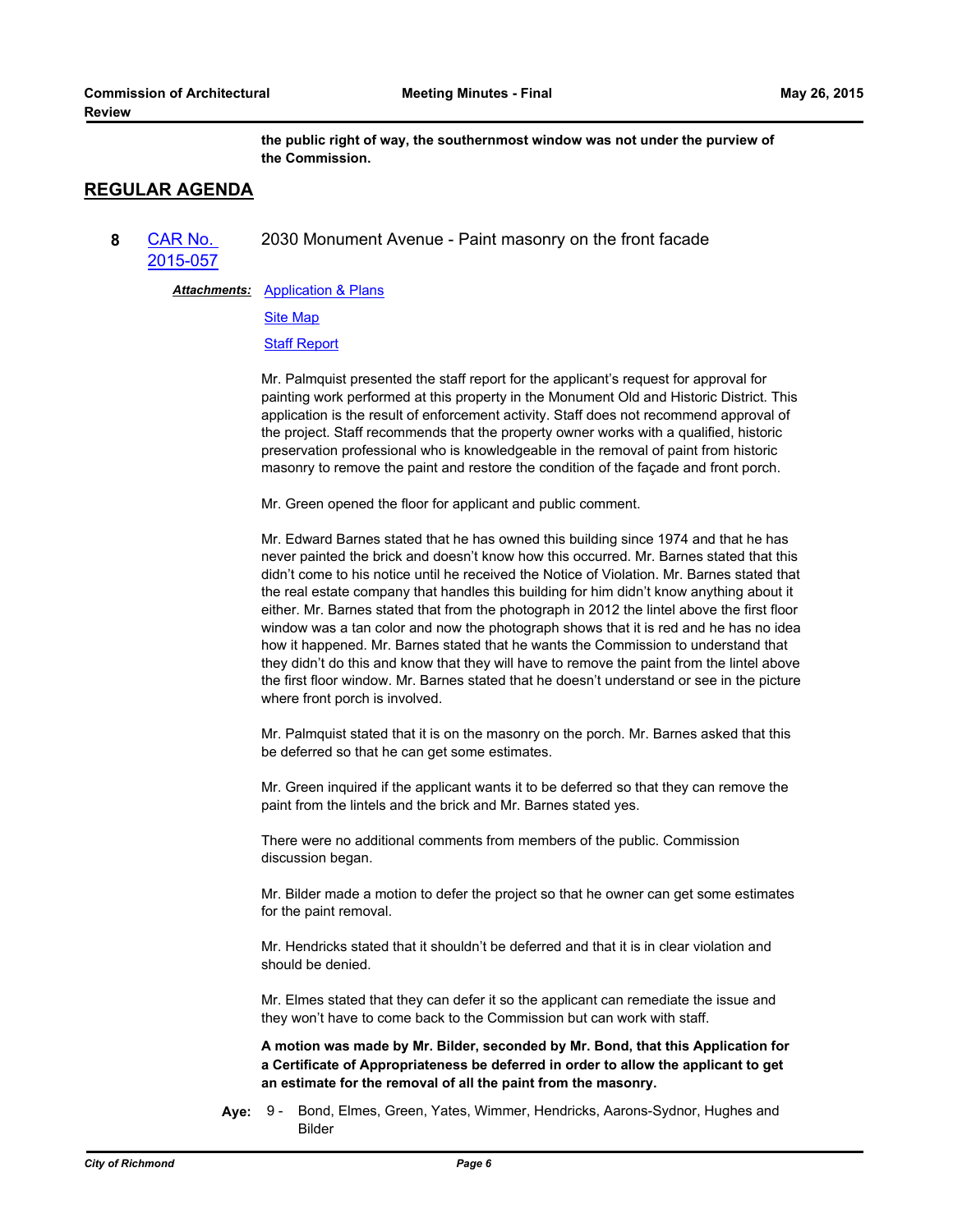#### **9** CAR No. [2015-060](http://richmondva.legistar.com/gateway.aspx?m=l&id=/matter.aspx?key=21051) 916 N. 25th Street - Replace front porch and stair railing and replace windows

**Attachments: [Application & Plans](http://richmondva.legistar.com/gateway.aspx?M=F&ID=d27b255a-0419-4507-9f37-24d3c1cbecc7.pdf)** 

[Site Map](http://richmondva.legistar.com/gateway.aspx?M=F&ID=57efabe4-6b54-4149-87dd-f68b8149cc6e.pdf)

**[Staff Report](http://richmondva.legistar.com/gateway.aspx?M=F&ID=f8ee663e-164f-4341-82d7-91951ba2bf9b.pdf)** 

Mr. Palmquist presented the staff report and summarized the applicant's request for approval for work performed at the property which includes replacing non-historic metal porch railings and stair railings with vinyl railings and handrails, replacing non-historic metal porch columns with wood columns, and replacing several historic windows with vinyl windows. Staff does not recommend approval of the project. Staff recommends that the applicant return to the Commission with a new porch railing and handrail design that is in keeping with the Guidelines, as well as a more appropriate type of window replacement.

Mr. Yates stated that the photos of the front door show it was replaced and Mr. Palmquist stated that the door was replaced and technically is in violation as well.

Mr. Green opened the floor for applicant and public comment.

Mr. Quinton King the owner came up to speak and answered questions.

There were no additional comments from members of the public.

Commission discussion began.

**A motion was made by Mr. Elmes, seconded by Mr. Bond, that this Application for a Certificate of Appropriateness be approved as presented with the elements that are in place currently with the vinyl handrail and replacements windows notwithstanding the replacement door. Mr. Elmes stated that he feels that the elements that are being replaced aren't replacing elements that were contributing to the historic fabric of the structure.**

- **Aye:** 6 Bond, Elmes, Green, Hendricks, Hughes and Bilder
- **No:** 3 Yates, Wimmer and Aarons-Sydnor
- **11** CAR No. [2015-062](http://richmondva.legistar.com/gateway.aspx?m=l&id=/matter.aspx?key=21053) 608 N. 27th Street - Construct a new single-family house

**Attachments: [Application & Plans](http://richmondva.legistar.com/gateway.aspx?M=F&ID=9bd5f6e1-5257-4f9a-8f2a-e848e8ab09be.pdf)** 

[Site Map](http://richmondva.legistar.com/gateway.aspx?M=F&ID=cee3b2a0-5c57-4b55-8f2c-3d2055dbe40b.pdf)

[Staff Report](http://richmondva.legistar.com/gateway.aspx?M=F&ID=762677c9-e399-488b-ae8c-30ad74b59ccf.pdf)

[Application & Plans - May 2015](http://richmondva.legistar.com/gateway.aspx?M=F&ID=896db10d-ec80-43d8-815a-55bc71d935de.pdf)

[Site Map - May 2015](http://richmondva.legistar.com/gateway.aspx?M=F&ID=fbfd4f41-08b8-45ce-b4e2-b32e8e206cae.pdf)

[Staff Report - May 2015](http://richmondva.legistar.com/gateway.aspx?M=F&ID=b68f4a1b-baa5-4874-9758-99b32d2070d9.pdf)

Mr. Palmquist presented the staff report and summarized that the applicant is requesting approval to construct a single-family house on a vacant lot in the Church Hill North Old and Historic District. Staff recommends approval of the project with the condition that the cornice brackets be located to frame each window, not spaced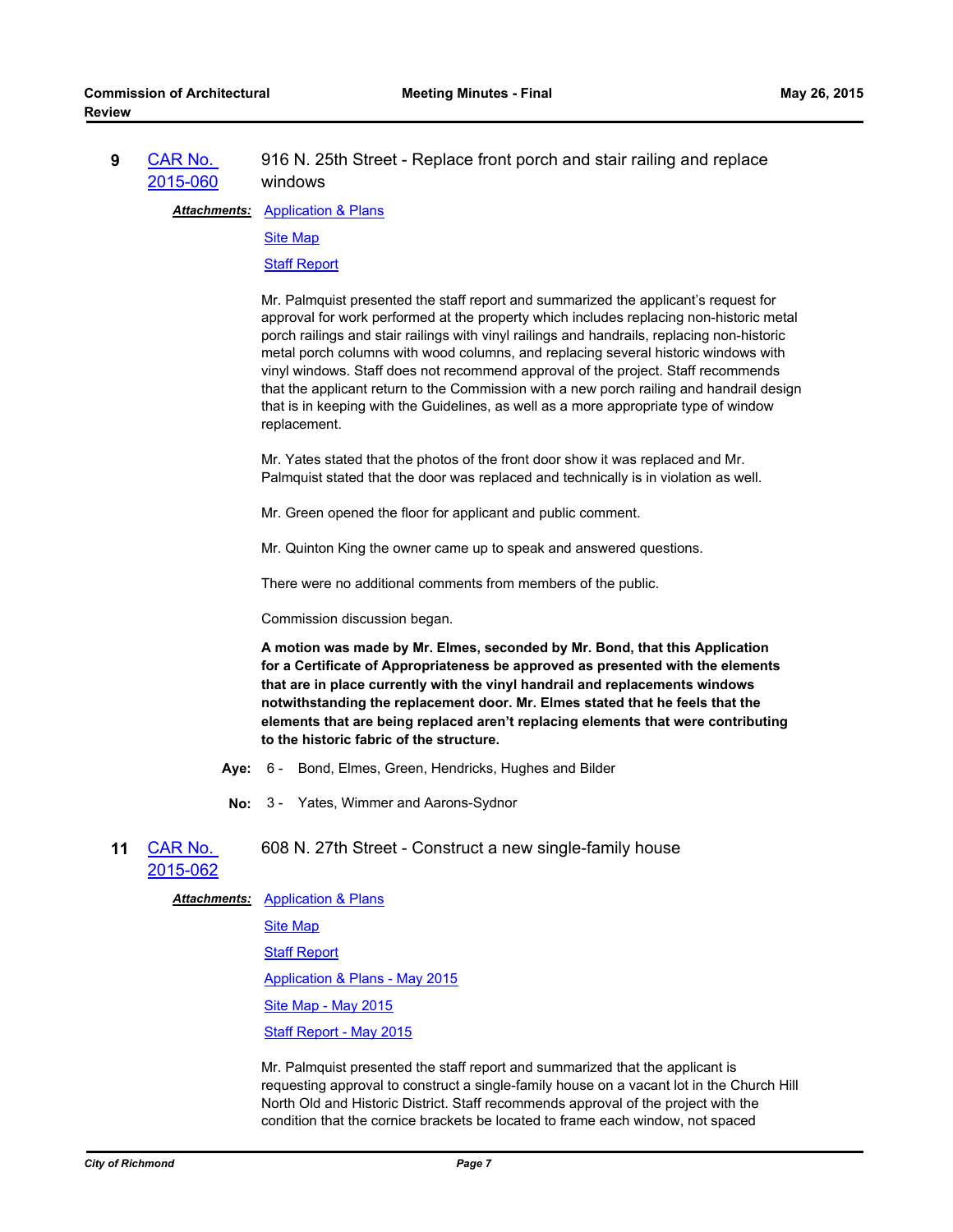equidistantly across the cornice as is currently proposed. Staff recommends that the applicant come back to Commission staff for review and approval of paint colors.

Ms. Aarons-Sydnor inquired what the front door glass is and Mr. Palmquist stated that it is a half lite door.

Mr. Green opened the floor for applicant and public comment.

Mr. Andy Beach stated that it is a similar floor plan that they did last year at 610 N. 23rd Street which they got approval for by the Commission. Mr. Beach stated that they have implemented some of the CAR recommendations and came back with this plan.

Mr. Elmes stated that in the front elevation front porch heights being plus or minus 4ft and stated that the house to the south only has 3 front stairs and the front porch rise on the stairs is less than 3ft. Mr. Elmes stated that the house to the north has 3 stairs and one off the curb and is still less than 4ft but the applicant show that the porches are completely aligned. Mr. Elmes inquired what they were shooting for and Mr. Beach stated that they are shooting for them to be aligned and that it is based on the grade of the lot they should be able to make the drainage work and they will be the same height as the house on the left. Mr. Elmes stated that on the elevation drawing the porch on the house to the left is a foot taller than reality and stated that they are trying to approve something that is correct in scale. Mr. Elmes stated that they are showing a least five stairs when there are only three and the same is true for the one on the north side and inquired if they are pulling their porch down to align with the two and Mr. Beach stated yes. Mr. Elmes inquired if that would change the height or elevation on the front façade of the fenestration and Mr. Beach stated that they are going to align at the top and that the person has drawn the three porches higher than they are. Mr. Elmes inquired about the porch columns and Mr. Beach stated that they are going to be a 5  $\frac{1}{4}$ " base with a turned column to match the house on the left. Mr. Elmes asked if they are having a 4x4 wooden column and Mr. Beach stated yes. Mr. Elmes inquired if the front porch will have EPDM or TPO on it and Mr. Beach stated EPMD black. Mr. Elmes inquired that it will not be curved but with a shallow hip and a gutter and Mr. Beach stated yes. Mr. Elmes inquired if the porch was inboard of the structure and Mr. Beach stated that the roof overhangs with the side of the house.

Mr. Hendricks stated that on the rear elevation of the drawing on the left side there appears to be a jog in the building and stated that it looks like there is a double line and it has shifted to the right. Mr. Hendricks inquired if there was something in the plan showing that and Mr. Beach stated no, that it is straight.

There were no additional comments from members of the public.

Commission discussion began.

Ms. Aarons-Sydnor stated that they need to have drawings that accurately reflect the changes that the applicant stated that shows the clarifications.

Mr. Yates made a friendly amendment that there be clarification to have justification for the distance between the top of the windows and cornice on the front elevation. For clarification Mr. Yates stated that the distance between the top of the windows and the bottom of the cornice is extremely exaggerated on this new house.

# **A motion was made by Ms. Aarons-Sydnor, seconded by Mr. Yates, that this Application for a Certificate of Appropriateness be deferred.**

**Aye:** Bond, Elmes, Green, Yates, Wimmer, Hendricks, Aarons-Sydnor, Hughes and Bilder Ave: 9 -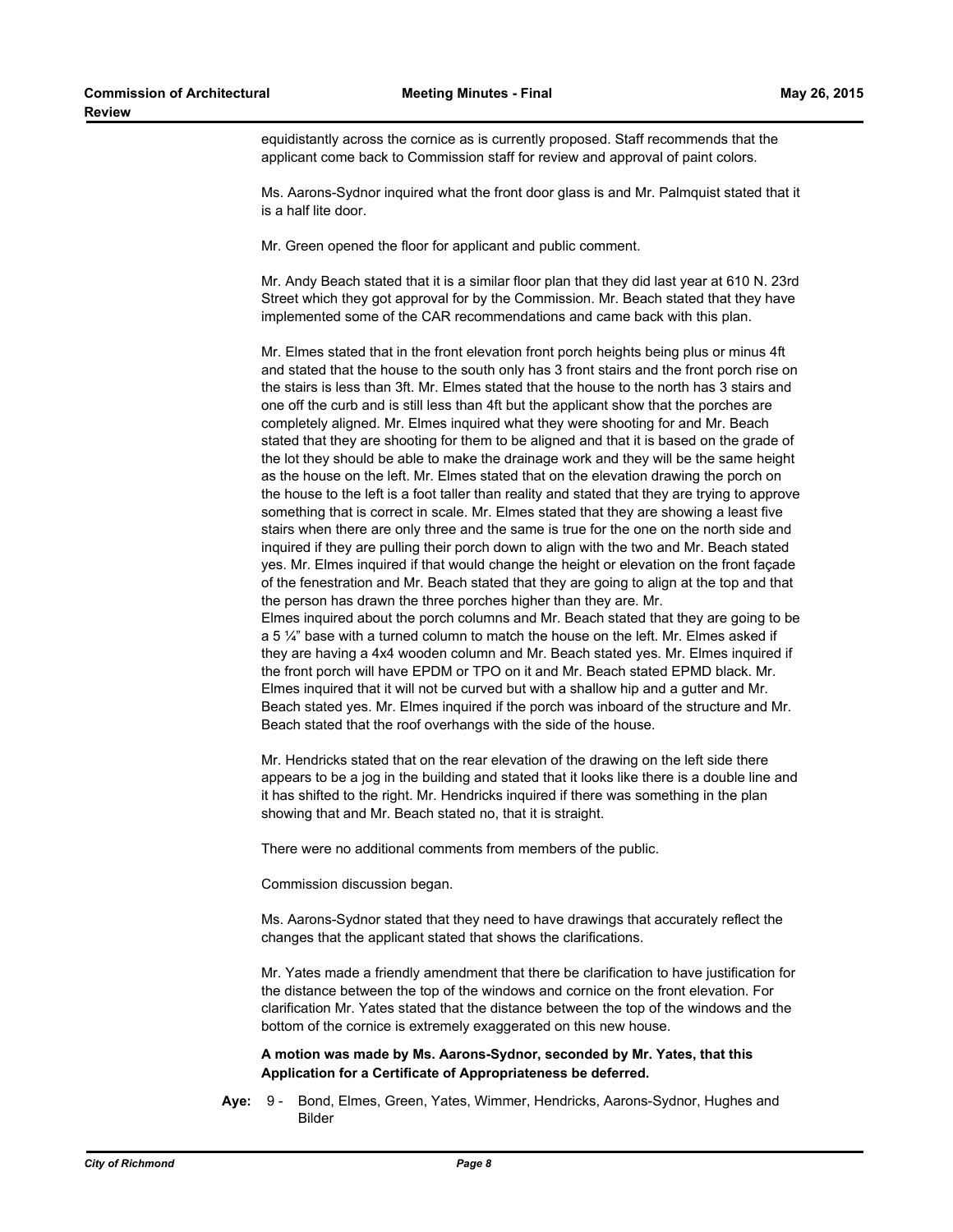| <b>12 CAR No.</b><br>2015-063 | 2100-2102 M Street - Construct a new single-family house |
|-------------------------------|----------------------------------------------------------|
|                               | <b>Attachments:</b> Application & Plans                  |

[Site Map](http://richmondva.legistar.com/gateway.aspx?M=F&ID=67c2b074-ec01-4dfc-a82e-b772ce2ff2fc.pdf) [Staff Report](http://richmondva.legistar.com/gateway.aspx?M=F&ID=0ea74fbb-93b2-4dd8-94bd-757b98cf1ee8.pdf) [Application & Plans - May 2015](http://richmondva.legistar.com/gateway.aspx?M=F&ID=12384b32-9394-47d8-9872-b9a1a756dfa3.pdf) [Site Map - May 2015](http://richmondva.legistar.com/gateway.aspx?M=F&ID=6086d520-803a-4cf5-b2e9-afacea15ee82.pdf)

[Staff Report - May 2015](http://richmondva.legistar.com/gateway.aspx?M=F&ID=bf1342c9-7dbf-4008-9fd7-7e8b1d19cc73.pdf)

Mr. Palmquist presented the staff report and summarized the applicant's request for approval to construct a single-family house on two vacant lots in the Union Hill Old and Historic District. Staff is recommending that approval of the project be conditioned on the following: that the cornice brackets be aligned to frame each window, not spaced equidistantly as currently proposed, that the 4-pane 4-lite front door be substituted with a paneled door with no lites, that the transom windows on the sides of the structure be omitted from the final design and that the applicant seek administrative review and approval of the proposed privacy fence and opaque stain color.

Mr. Green opened the floor for applicant and public comment.

Mr. Daniel Kleyman stated that he has an updated alley side and front elevation that shows the new cornice design. Mr. Kleyman stated that he got rid of the transom window that is facing the alley and stated that if the lack of the window from the second story is a concern then he has a proposal for two windows on the second floor. Mr. Kleyman stated that he would like to keep the other transoms because that is the only way to let natural light into the bathrooms and that the other side is not facing the alley and is not visible from the public right-of-way. Mr. Kleyman distributed some new plans and stated that now the brackets are framing the windows or the cornice line.

Mr. Green inquired where they are basing the front door design by having a 5th bay into a very compact 4 bay building to get a center door and asked how that fits in the district. Mr. Kleyman stated that he doesn't have a supporting structure and that it is in line with some of the other projects that they have gotten approved. Mr. Green stated that traditionally one of the four windows will be a door. Mr. Kleyman stated that with the floor plan the door has to be centered and that he made it symmetrical. Mr. Green inquired if that was the plan and Mr. Kleyman stated yes and stated that it is a very tricky lot.

Mr. Yates stated that the spacing between the second floor window and the cornice seems to be exaggerated and that he would recommend bringing it down to the cornice level to minimize the distance. Mr. Kleyman stated that the cornice line is 2ft which is what they usually install and inquired if they needed a taller cornice line and Mr. Yates stated that he is suggesting that the distance between the top of the windows and the bottom of the cornice is unusually high. Mr. Kleyman stated that given the design of the building it is correct because it's a pitched roof that goes front to back and that given the design of the roof trusses they are going to be taller in the front than they are in the back. Mr. Yates stated that there are ways to mitigate that.

Ms. Aarons-Sydnor asked about the head height of the windows on the second floor and Mr. Kleyman stated that they are 66 inch windows.

There were no additional comments from members of the public.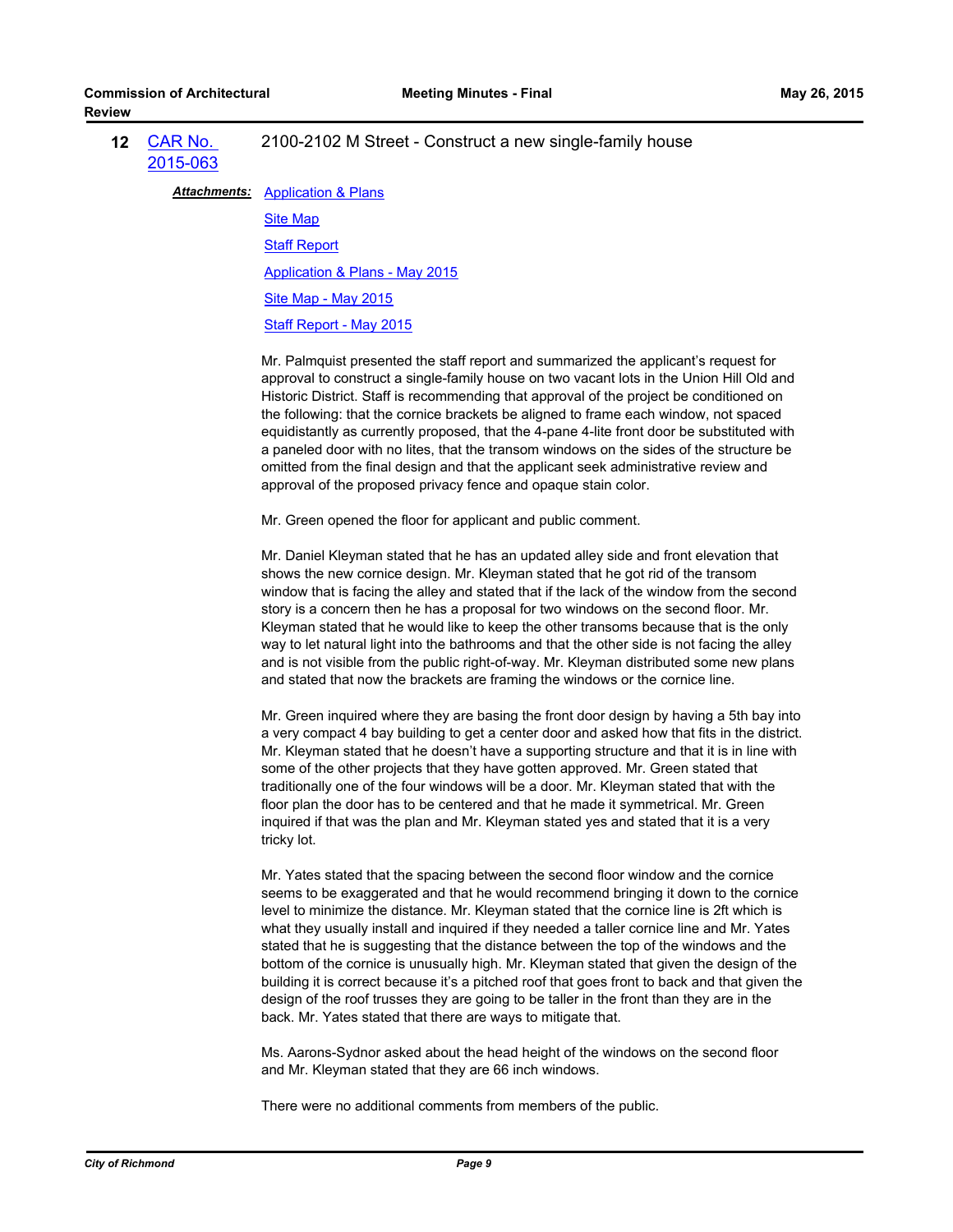Commission discussion began.

| Mr. Hendricks stated that he is also troubled by the proportions on the front elevation |
|-----------------------------------------------------------------------------------------|
| with the 3 bays porch and the 4 bays on the upper floor and 5 bays on the lower floor.  |

Ms. Wimmer stated that she agrees with the staff report in terms of the citing, height, width and proportion and massing and stated that that it is the form that is inconsistent with the style and that this is not the correct style for this form.

Mr. Hughes inquired if the porch needed to be shifted so that when you walk up you'll be at the door and Mr. Green stated yes and that traditionally you will see a 3 bay design. Mr. Hughes stated that it makes sense to have the door in the middle unless you have two house joined together.

Mr. Elmes stated that he doesn't disagree that it is unusual but that there is a house on 29th and Clay that has the same facade configuration but that the door itself has side lites and the windows are pushed outwards so it doesn't give that cramped feeling and that it wouldn't preclude the interior layout.

Ms. Wimmer read the Guidelines on form on page 44 item number 1.

Ms. Wimmer made a motion to deny the application based on the Guidelines on page 44 for form for new construction. The motion was seconded by Mr. Hendricks.

Mr. Hughes stated that he would rather have the application deferred.

After further discussion the motion failed 4-5-0(Green, Elmes, Bilder, Hughes and Bond opposed).

Mr. Hughes made a motion to defer the application so the applicant can come back with clarification by addressing the form of the building and what was proposed during the meeting.

Ms. Aarons-Sydnor added a friendly amendment to add a full dimension front elevation and 2nd floor plans.

Mr. Kleyman inquired if the preference was for the 3 bay and Mr. Elmes stated that it is for the form.

**A motion was made by Mr. Hughes, seconded by Ms. Aarons-Sydnor, that this Application for a Certificate of Appropriateness be deferred.**

- **Aye:** 7 Bond, Elmes, Green, Yates, Aarons-Sydnor, Hughes and Bilder
- **No:** 2 Wimmer and Hendricks

#### **15** CAR No. [2015-015](http://richmondva.legistar.com/gateway.aspx?m=l&id=/matter.aspx?key=20816) 2913 E. Marshall Street - Restore fenestration, stucco facade, and construct rear balcony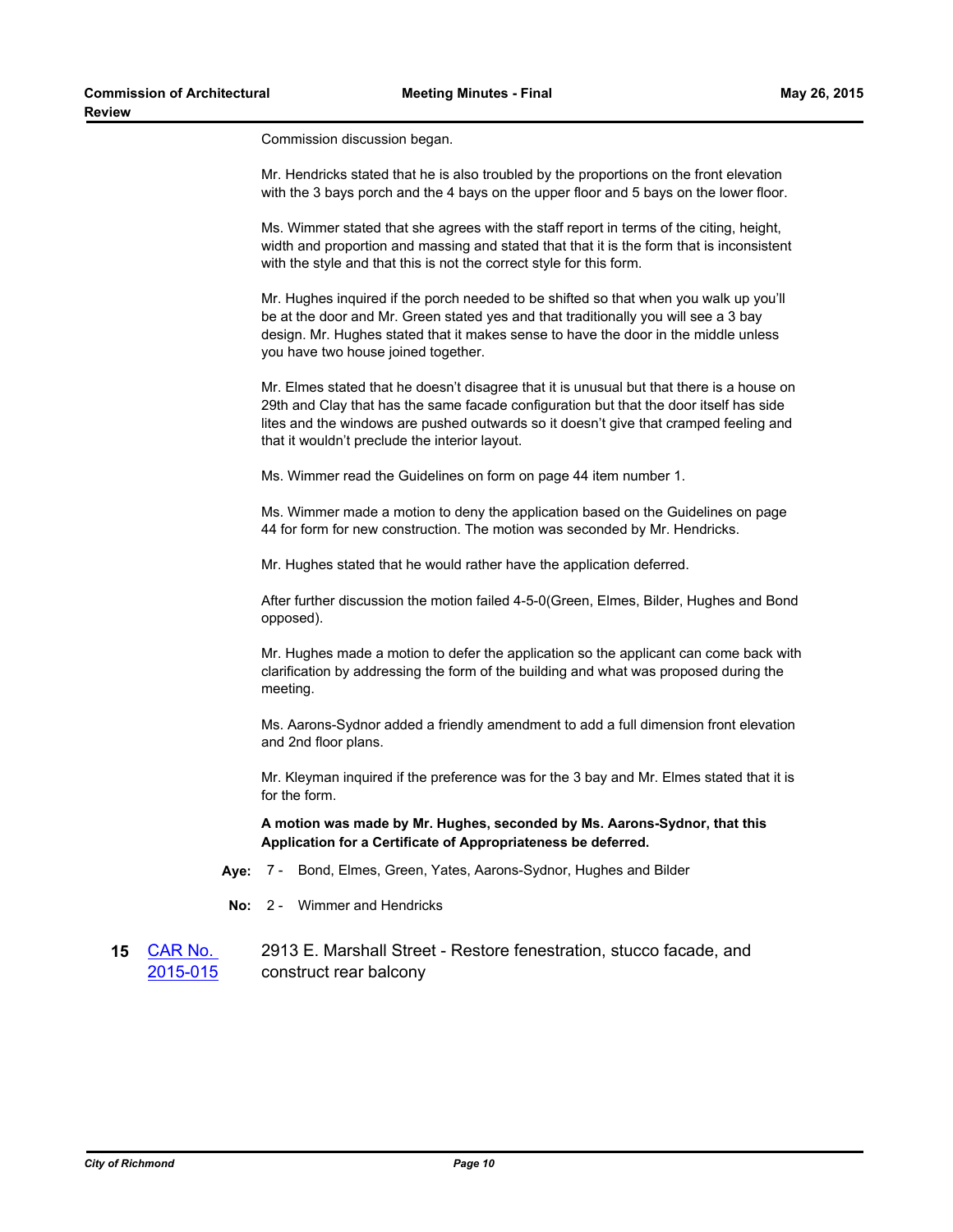### **Attachments: [Application & Plans](http://richmondva.legistar.com/gateway.aspx?M=F&ID=695d708c-a7e7-43a4-9fab-a92d718192cb.pdf)**

[Site Map](http://richmondva.legistar.com/gateway.aspx?M=F&ID=3d49f8c4-0333-4298-a686-e4369fb057ef.pdf) [Staff Report](http://richmondva.legistar.com/gateway.aspx?M=F&ID=f7a3dea2-8879-4f11-84ed-199a8201521b.pdf) [Application & Plans - February 2015 Meeting](http://richmondva.legistar.com/gateway.aspx?M=F&ID=94d999a9-53cd-475e-a3ba-3f1ecdefe7fa.pdf) [Site Map - February 2015 Meeting](http://richmondva.legistar.com/gateway.aspx?M=F&ID=b3830106-0d17-4332-afb4-14d1db5843bb.pdf) [Staff Report - February 2015 Meeting](http://richmondva.legistar.com/gateway.aspx?M=F&ID=eb44700c-e763-4c44-bf91-426ca83f0422.pdf)

Mr. Palmquist presented the staff report and summarized the applicant's request for approval of the rehabilitation of a two-story residence in the St. John's Church Old and Historic District. The proposed work to restore the façade windows, apply stucco over the damaged brick, install black steel railings and handrails, and construct a rear balcony are consistent with the Standards for Rehabilitation with the condition that the new balcony structure be painted or opaquely stained a color to be reviewed and approved by CAR staff.

Mr. Green opened the floor for applicant and public comment.

Mr. Randy Craver came up to answer questions.

There were no additional comments from members of the public.

Commission discussion began.

**A motion was made by Ms. Wimmer, seconded by Mr. Yates, that this Application for a Certificate of Appropriateness be approved with the condition that the new balcony structure be painted or opaquely stained a color to be reviewed and approved by Commission staff.**

**Aye:** Bond, Elmes, Green, Yates, Wimmer, Hendricks, Aarons-Sydnor, Hughes and Bilder Aye: 9 -

#### **16** CAR No. [2015-067](http://richmondva.legistar.com/gateway.aspx?m=l&id=/matter.aspx?key=21057) 2115 M Street - Construct an addition at rear of home and rehab existing chimney

**Attachments: [Application & Plans](http://richmondva.legistar.com/gateway.aspx?M=F&ID=2fe7f1d7-ce15-420f-b5d3-dab91e65ee97.pdf)** 

[Site Map](http://richmondva.legistar.com/gateway.aspx?M=F&ID=606e74c9-33d0-444b-9779-2d6f8922506b.pdf)

[Staff Report](http://richmondva.legistar.com/gateway.aspx?M=F&ID=2e4c4717-63d3-4a25-8a6f-fe433da690eb.pdf)

Ms. Pitts presented the staff report and summarized the applicant's request for permission to install a two-story addition to the rear of the structure in the Union Hill Old and Historic District and reconstruct the existing chimney. Staff is recommending approval of the project with the condition that the proposed siding be smooth and unbeaded and that the proposed French doors be true divided or simulated divided light.

Mr. Green opened the floor for applicant and public comment.

Ms. Paige Anderson came up to answer questions.

There were no additional comments from members of the public. Commission discussion began.

**A motion was made by Mr. Yates, seconded by Mr. Elmes, that this Application for a Certificate of Appropriateness be approved with the conditions that the**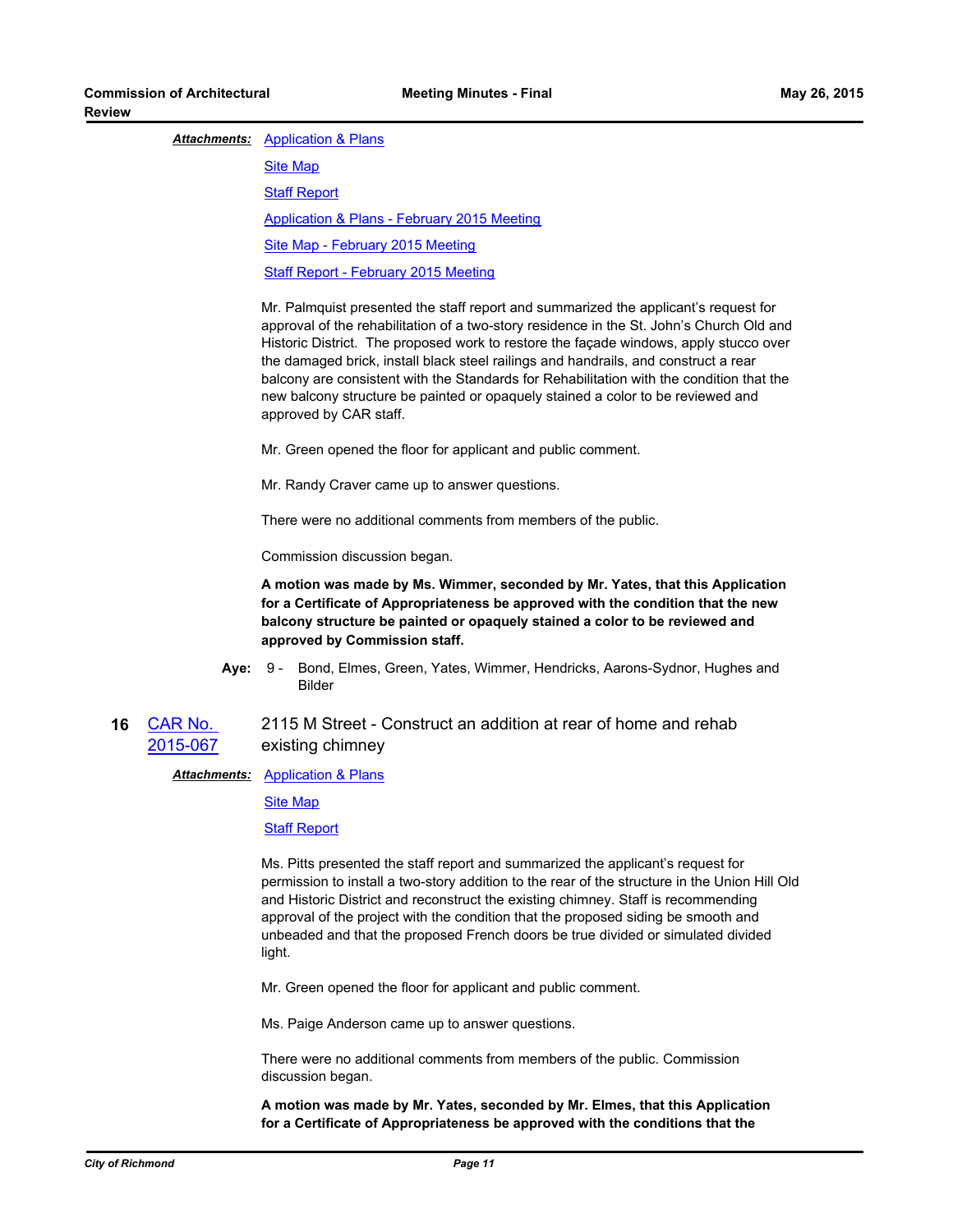**proposed siding be smooth and unbeaded, the siding be inset where it meets the existing brick, the transom on the west elevation be reduced to the size of the proposed first floor window, the windows on the first and second floor of the east elevation line up vertically, and the proposed French doors be true divided or simulated divided lite.**

- **Aye:** Bond, Elmes, Green, Yates, Wimmer, Hendricks, Aarons-Sydnor, Hughes and Bilder Ave: 9 -
- **17** CAR No. [2015-069](http://richmondva.legistar.com/gateway.aspx?m=l&id=/matter.aspx?key=21058) 201 W. Broad Street - Alterations to previously approved plans to include a new door design, changes to the rooftop elements, and installation of a blade sign

**Attachments: [Application & Plans](http://richmondva.legistar.com/gateway.aspx?M=F&ID=cbbbbcb9-83e3-45fd-a3e9-dafa31be2c18.pdf)** 

[Site Map](http://richmondva.legistar.com/gateway.aspx?M=F&ID=07f6f29c-adc7-4b10-94e5-c4da343f5b7d.pdf)

[Staff Report](http://richmondva.legistar.com/gateway.aspx?M=F&ID=b17b318d-65fa-405b-80b1-3eea35d26e48.pdf)

Mr. Bond recused himself from this agenda item.

Ms. Pitts presented the staff report and summarized the applicant's request permission to alter previously approved plans for the renovation of the buildings located at 201-207 West Broad Street in the Broad Street Old and Historic District. Staff recommends approval of the sign with either lightning scheme as the sign is easy to read and is an appropriate sign type for the historic district, and staff recommends approval of the proposed change in the materials of this storefront door. Staff recommends that any additional changes requested by the Department of Historic Resources or the National Park Services for tax credit purposes be deferred to Commission staff for final review and approval.

Mr. Green opened the floor for applicant and public comment.

Mr. Danny McNally came up to answer questions.

There were no additional comments from members of the public.

The Commission discussion began.

**A motion was made by Mr. Bilder, seconded by Mr. Hughes, that this Application for a Certificate of Appropriateness be approved with the condition that any additional changes requested by the Department of Historic Resources or the National Park Service for tax credit purposes be deferred to the Commission staff for final review.**

- **Aye:** 8 Elmes, Green, Yates, Wimmer, Hendricks, Aarons-Sydnor, Hughes and Bilder
- **Recused:** 1 Bond
- **18** CAR No. [2015-039](http://richmondva.legistar.com/gateway.aspx?m=l&id=/matter.aspx?key=21016) 1914 E. Franklin Street - Construct new multi-family development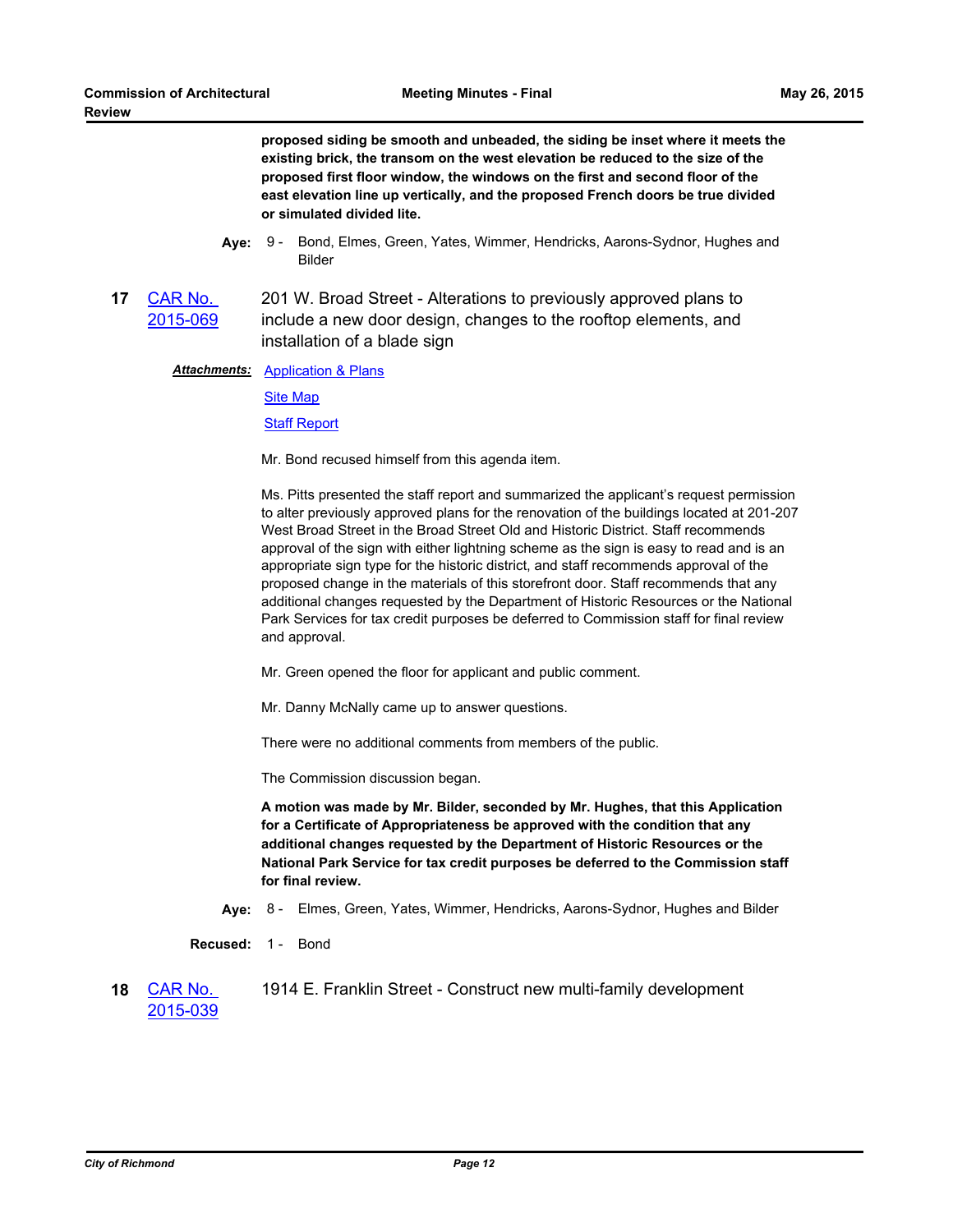### **Attachments: [Application & Plans](http://richmondva.legistar.com/gateway.aspx?M=F&ID=a034b8d5-ed89-4446-a7bf-2ec4789b0d3b.pdf)**

**[Site Map](http://richmondva.legistar.com/gateway.aspx?M=F&ID=6c11e6f3-bbfa-4a9a-b9ad-2ea1d082efc6.pdf)** [Staff Report](http://richmondva.legistar.com/gateway.aspx?M=F&ID=a339c892-b7c4-46d3-8629-fea2549aa5e1.pdf) [Application & Plans - April 2015 Meeting](http://richmondva.legistar.com/gateway.aspx?M=F&ID=59124e8b-9f1d-4217-9877-3155b5099c16.pdf) [Site Map - April 2015 Meeting](http://richmondva.legistar.com/gateway.aspx?M=F&ID=3869341a-a2b5-46d6-a9d1-75ae8cd6ee6b.pdf) [Staff Report - April 2015 Meeting](http://richmondva.legistar.com/gateway.aspx?M=F&ID=694af614-e8fa-4a96-99a7-df78a3391157.pdf)

Mr. Bilder recused himself from this agenda item.

Ms. Pitts presented the staff report and summarized the applicant's request to construct a new multi-family development in this location in Shockoe Valley Old and Historic District. The applicants came for conceptual review on November 25th and January 27th and for final review at the Commission's last meeting on April 28th. The Commission deferred the application at the April meeting to allow the applicant time to incorporate the recommendations of Zoning and Land Use into the plans. Ms. Pitts confirmed that staff from Zoning and Land Use have reviewed and their preliminary comments have been incorporated into the plans before the Commission. Staff is recommending approval of the project.

Mr. Green opened the floor for applicant and public comment.

Mr. Mike Poole came up to answer questions.

Mr. Josh Bilder, speaking as a member of the public, came up spoke against the project.

Mr. Green stated that an owner at 1923 E. Franklin Street send a letter of concern about parking spaces.

There were no additional comments from members of the public.

Commission discussion began.

**A motion was made by Ms. Aarons-Sydnor, seconded by Mr. Hughes, that this Application for a Certificate of Appropriateness be approved as presented.**

- **Aye:** 6 Bond, Green, Yates, Hendricks, Aarons-Sydnor and Hughes
- **No:** 1 Elmes
- **Excused:** 1 Wimmer
- **Recused:** 1 Bilder

# **CONCEPTUAL REVIEW**

**19** CAR No. [2015-066](http://richmondva.legistar.com/gateway.aspx?m=l&id=/matter.aspx?key=21059) 2325 Venable Street - Construct new mixed-use building

> **Attachments: [Application & Plans](http://richmondva.legistar.com/gateway.aspx?M=F&ID=f0a27789-db9b-4d5c-9e65-9c9e76703836.pdf) [Site Map](http://richmondva.legistar.com/gateway.aspx?M=F&ID=6aa4ebe0-3d41-4bb0-8eeb-a115b0412cca.pdf)** [Staff Report](http://richmondva.legistar.com/gateway.aspx?M=F&ID=4b00bfb5-8ac7-4e80-b0fc-7ed67d275188.pdf)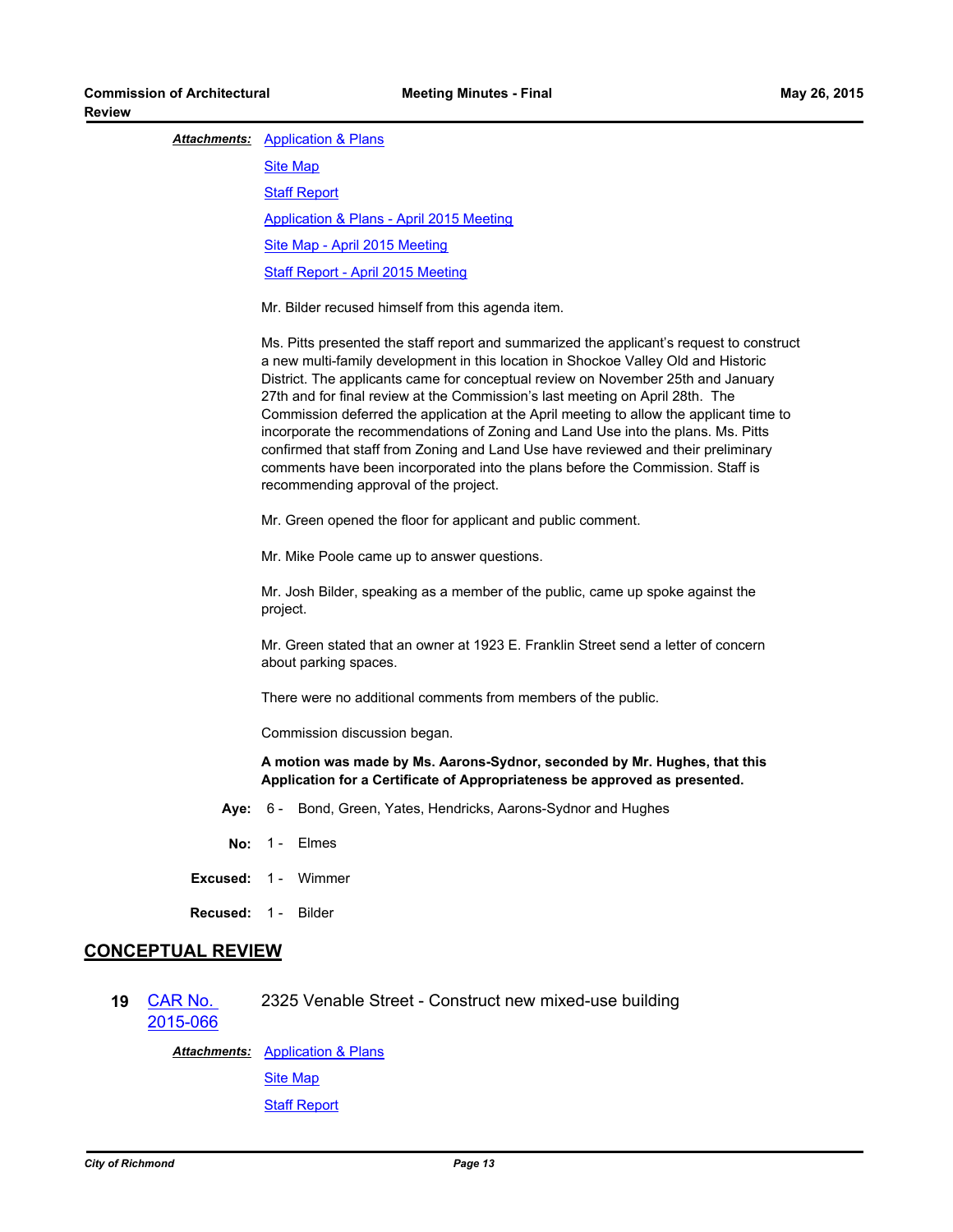Ms. Pitts presented the staff report and summarized the applicant's request conceptual review and Commission comments for the construction of a new mixed-use building on a vacant lot in the Union Hill Old and Historic District at the corner of Pink and Venable. The proposal is for the construction of a three-story building with commercial on the first floor facing Venable Street and residential at the rear along Pink Street and on the second and third floors.

Mr. Green opened the floor for applicant and public comment.

Mr. David Johannas, with Johannas Design Group, and the owner of the property, Mr. Michael Magnes with Eastern Edge Development, came up to give a presentation. Mr. Johannas stated that he is not sure what the materials are going to be yet and stated that they were possibly thinking about changing the roof form a little bit and looking at some other alternatives between the two masses on Pink Street. Mr. Johannas stated that they might try to change the roof form so that it would be a butterfly roof in which the roof slopes upwards in opposite directions from the lowest point at the center.

Mr. Bond stated that on the elevation drawing it says view looking south but states that he sees a north elevation and an east elevation and inquired if it was correct. Mr. Johannas stated that it was incorrect.

Mr. Green inquired about the butterfly roof line proposal, and Mr. Johannas stated that he really had not gotten that far and stated that they wanted to raise the front and back section up a little bit so it could be butterflied.

Ms. Aarons-Sydnor asked about the concrete looking hatch at the window sills, the head and the hyphen between the two and inquired what the material is intended to be. Mr. Johannas stated that in terms of the heads and the sills they are thinking of an alternate masonry something that is complementary to the brick and stated that it might be a split face block or a larger 8 inch brick to create a variation in form. Mr. Johannas stated that in the middle of the block facing Pink Street, the thought was to use stucco but they are also considering incorporating something reflective of the warehouse design aesthetic and may try to incorporate metal into the building. Mr. Johannas stated that another way is to use cementitous siding and reduce the exposure very dramatically with small enclosures to keep the variation between two.

Mr. Yates inquired if along Pink Street toward the rear of the building on the first floor would be residential, and Mr. Johannas stated yes and stated that the variation in height occurs from the Venable side of the storefront versus the residential side dropping down on the first floor level.

Mr. Elmes stated that the subject lot is immediately adjacent to this incredibly dark red brick building and inquired about the shade of the proposed light brick and if they were going with a white brick. Mr. Johannas stated that they haven't decided on what color they are going with yet and that maybe they will go with a red, beige or brown tones. Mr. Elmes stated that in the application it talks about using a lighter shade and stated that when you look at the streetscape going up to the huge big red brick building from the lighter painted brick structures, the subject property could be a bridge between the two. Mr. Johannas stated that keeping it red would be the bridge. Mr. Elmes stated that the color has to be really well flushed out along with the reflectivity possibility with the metal panels or the cementitous siding.

Mr. Michael Magnes stated that they were discussing maybe a yellowish type of brick to go with the red brick to create a variegated brick pattern in that area and stated that they want to not mimic what is across the street because that building is large and oppressive and he would like the subject development to be a lighter structure. Mr.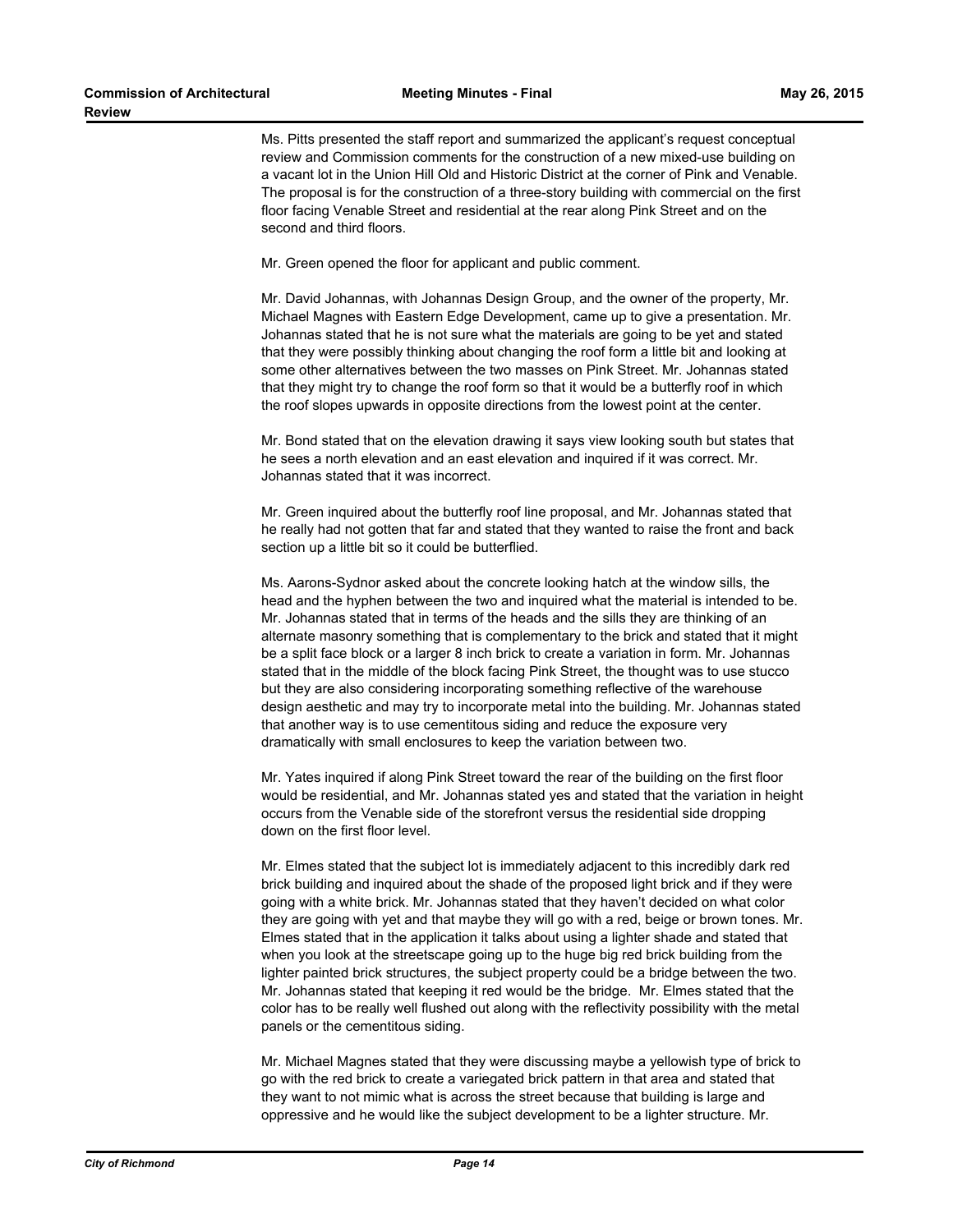Magnes stated that they might just go with the traditional red brick.

Ms. Aarons-Sydnor inquired if the cementitous siding would also be lighter in color, and Mr. Magnes stated that there are many buildings that have this contrast between red brick and wood siding.

Mr. Johannas stated that they are trying to have some separation and stated that the colors will vary and not be the same as the cementitous on both sides.

Mr. Bond stated that all the little houses that stretch that are next to the corner have porches and porch roofs and stated that they didn't chose to put that porch roof on the elevation labeled view looking west. Mr. Bond stated that on Venable Street view looking south they sketched in the little houses in scale but states that they didn't show the porch roofs which seems to be a pretty important scale given feature. Mr. Johannas stated that those are just some modern little sheds that were put on those structures. Mr. Bond stated that every house down there has a porch roof and inquired if that was something that they were trying to work with, and Mr. Johannas stated no. Mr. Bond stated that it might help to show that so they can understand what they are trying to do. Mr. Bond stated that they have a storefront that comes up to a cornice but stated that there is no reason for the cornice to be where it is, and Mr. Johannas stated that it is just a storefront. Mr. Bond stated that there is a roof over it and inquired if the cornice line is supposed to pick up that line of all the roofs that stretch all the way down to Venable Street. Mr. Johannas stated no.

Mr. Yates stated that he is concerned that in the drawing looking west the relationship of the setback on the 3rd floor and as you drive up Venable Street everything is 2 stories until you get to the large warehouse. Mr. Yates states that he thinks respecting that setback of the existing houses will go a long way to help modulating the difference between the 2 story houses and the 4 story commercial building. Mr. Yates stated that they should bring the third floor stepback further back to align with the houses.

Mr. Dave Sirus state that he has properties on this block came up to say that he is excited to see something come on this block and is in support of the project.

Ms. Nancy Lambert who lives in Union Hill came up to discuss her concerns about the visual impact and setbacks.

There were no additional comments from members of the public.

Commission discussion began.

Mr. Hughes stated that as far as the butterfly roofline he like something that is a little different as it will help distinguish it as a new building without it being too flamboyant. Mr. Hughes stated that it is a nice touch and is a different architectural feature. He stated that going down Pink Street the applicant should address the street and make sure it is pedestrian friendly. He further stated that he likes that the corner is cut in so that they are addressing the corner as opposed to one street or the other and stated he likes where the project heading.

Mr. Bilder stated that it looks beautiful, has the human scale elements, and adds to the neighborhood. Mr. Bilder stated that the height is appropriate as there is a 5 story building next door and there are a lot of other taller buildings as you move down the street.

Mr. Bilder stated that Better Housing Coalition school building that is being renovated is 4 stories that some of the other projects around there are taller. Mr. Bilder stated that the building is on the corner and should have some prominence and stated that they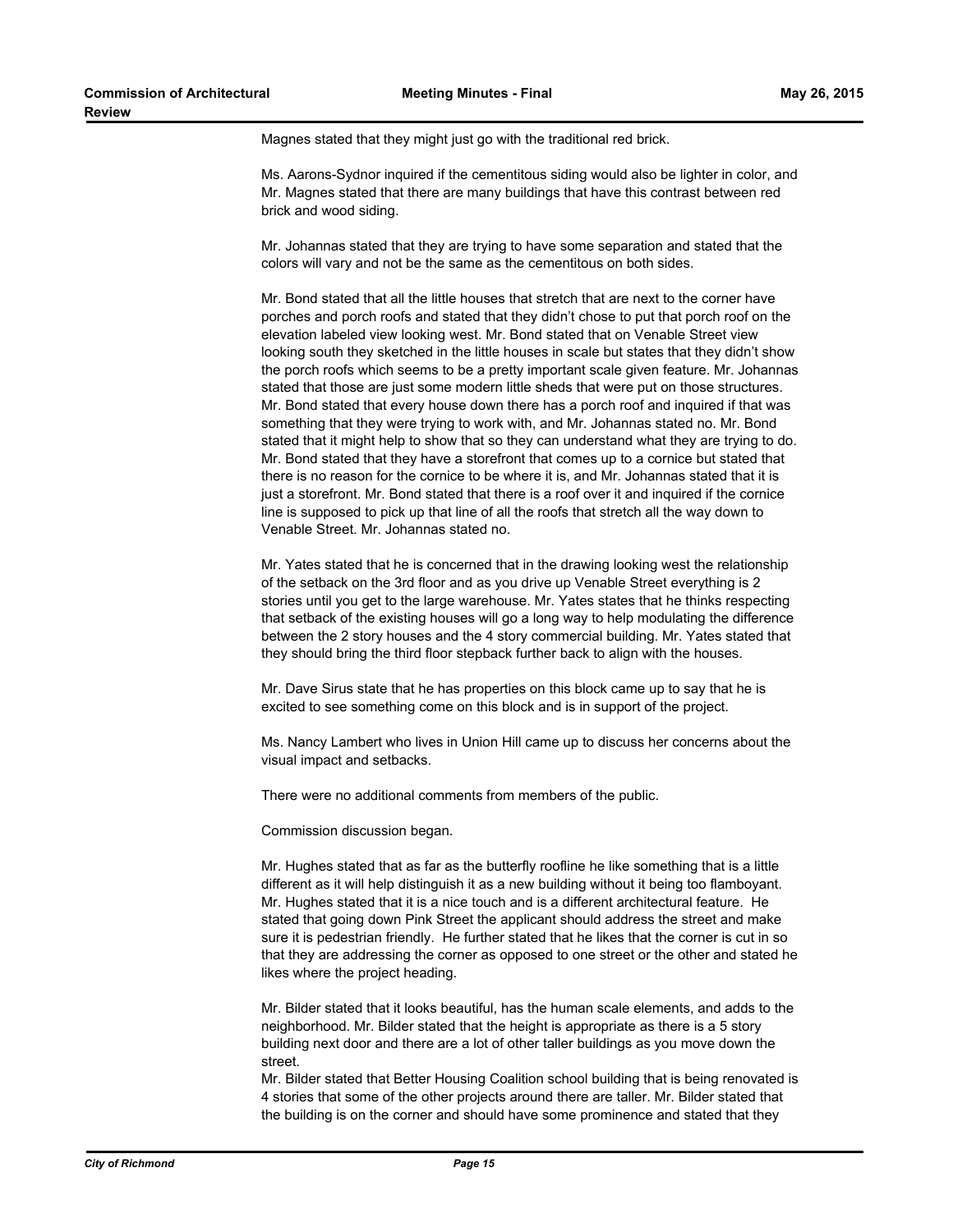have the appropriate use of materials for the district.

Mr. Elmes stated that the fact that it does represents the contemporary yet compatible spirit of new construction is greatly appreciated. Mr. Elmes stated that it is successfully addressing Venable and Pink Street and that he does think the hyphen should be punched in a little to give it more feel to Pink Street feel less narrow. He stated that with that same thought that the rear addition be stepped back to feel less confined. Mr. Elmes stated that the project is a bookend more than it is a unifying element of the block and that Materials can be different because of this. Mr. Elmes stated that the brick colors are important and use lighter colors will make it feel like a lighter corner. Mr. Elmes stated that he likes the step back version of the 3rd floor more than the one pushed up further because they are aligned with the roof lines of the adjacent buildings. .

Mr. Green stated that it is wonderful to see something built on this site and that he is concerned with the narrowness of the site which gives him concern about the elevations. Mr. Green stated that there is a lot of things going on and stated that he does not think they need as many moves for it to read cleanly. Mr. Green stated that it would be stronger if it was simpler and with fewer materials and a limited palette and stated that simplifying the design is going to make it a stronger bookend. Mr. Green stated that he is really torn about the 3rd story on Venable Street because the buildings on the block are so simple and small.

Mr. Yates stated that it is wonderful to see something on that site and stated that he likes the contemporary way that they are handling it. Mr. Yates stated that 3rd floor at the front needs to align with the existing properties strong prominent street wall.

Mr. Bond stated that the 3 stories work fine and stated that they should pay attention to the porch level because it gives a scale that links it into the existing houses on the block. Mr. Bond stated that on that side that faces the houses they can let the storefront turn towards the existing homes and it could be a benefit. He also stated that they can always manipulate the materials.

Ms. Aarons-Sydnor stated that she agrees that the stepback should lineup with the existing houses which is a good move but states that she is concerned with the butterfly roof design because it will create an even taller façade than already exists. Ms. Aarons-Sydnor stated that she wonders how low the roof can get in the middle to get the front down and stated that she agrees with limiting the materials. She is excited to see the project because it will add a lot to the neighborhood.

Mr. Hendricks stated that fine and simple clean detailing will really make it shine because the row houses are very simple and clean with flat roofs.

Mr. Magnes stated that a lot of buildings in this area the back side of the building are often ignored and thought the butterfly behind it will give it more activity.

**The Commission discussed the proposal with the applicant and made recommendations in an advisory capacity. A record of the comments will be made available to the applicant upon the approval of the meeting minutes.**

# **REGULAR AGENDA**

**6** CAR No. [2015-041A](http://richmondva.legistar.com/gateway.aspx?m=l&id=/matter.aspx?key=21060) 425 N. 25th Street - Construct new mixed-use building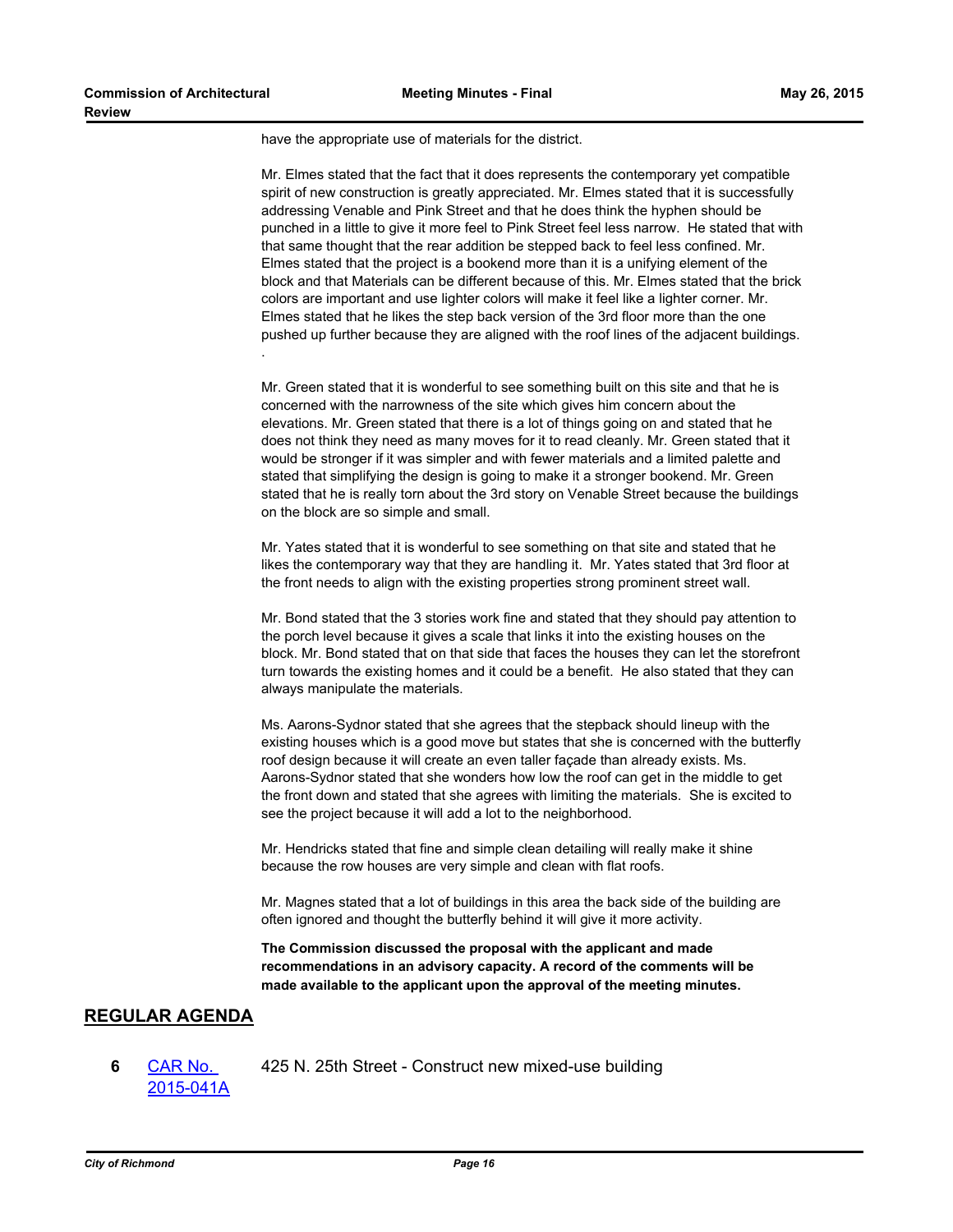## **Attachments: [Application & Plans](http://richmondva.legistar.com/gateway.aspx?M=F&ID=e20ff635-5126-4196-a1a7-01ef0d872149.pdf)**

[Site Map](http://richmondva.legistar.com/gateway.aspx?M=F&ID=81da1517-9ada-4cd5-b1c8-7326717c6970.pdf)

[Staff Report](http://richmondva.legistar.com/gateway.aspx?M=F&ID=d7a62775-95e6-4da2-a45c-cef83aec2f5b.pdf)

Mr. Palmquist presented the staff report and summarized the applicant's request to construct a new mixed-use building on a vacant lot in the Church Hill North Old and Historic District. The proposal is for the construction of a two-story building with commercial on the first floor and residential on the second floor with roof access and decks above.

Mr. Green opened the floor for applicant and public comment.

Mr. Russell Jones, the owner, came up to answer questions.

There were no additional comments from members of the public. Commission discussion began.

**A motion was made by Mr. Hughes, seconded by Mr. Elmes, that this Application for a Certificate of Appropriateness be approved with the condition that the applicant improve the relationship between the first and second floor openings on the north elevations and changes to these openings shall be reviewed for appropriateness by staff. Ms. Aarons-Sydnor made a friendly amendment that the first floor door openings need to be done to have some rhythm or relationships between the openings on the first floor and second floor and that it be delegated to staff.**

**Aye:** 7 - Bond, Elmes, Green, Yates, Hendricks, Aarons-Sydnor and Hughes

**Excused:** 2 - Wimmer and Bilder

**7** CAR No. [2015-056](http://richmondva.legistar.com/gateway.aspx?m=l&id=/matter.aspx?key=21049) 417 Catherine Street - Installation of new porch railing

**Attachments: [Application & Plans](http://richmondva.legistar.com/gateway.aspx?M=F&ID=4dc81a3f-1966-4893-9638-354766313c42.pdf)** 

[Site Map](http://richmondva.legistar.com/gateway.aspx?M=F&ID=362601ce-3a59-460f-a2b3-34fa98cb5a6a.pdf)

[Staff Report](http://richmondva.legistar.com/gateway.aspx?M=F&ID=38a9c8f5-9f95-4eae-af9f-31b470531bc4.pdf)

Mr. Palmquist presented the staff report and summarized the applicant's request for approval for work performed at this property in the Jackson Ward Old and Historic District, which includes the installation of a new porch railing. Staff does not recommend approval of the project. Staff recommends that the applicant either return the porch railing to what was previously installed on the structure to match the row houses on either side, or if this would not be in compliance with building code, that the applicant return to the Commission with a new porch railing design that consists of Richmond Rail.

Mr. Green opened the floor for applicant and public comment.

There was no applicant present.

Mr. Bond stated that the recommendation is that the railing on the left look like the railing on the right. Mr. Palmquist stated yes and that they used to look like the other ones. Mr. Palmquist stated that the applicant is working with them to come up with a solution and that it would be best if the applicant came back with a Richmond Rail design that is enclosed with a top and bottom rail.